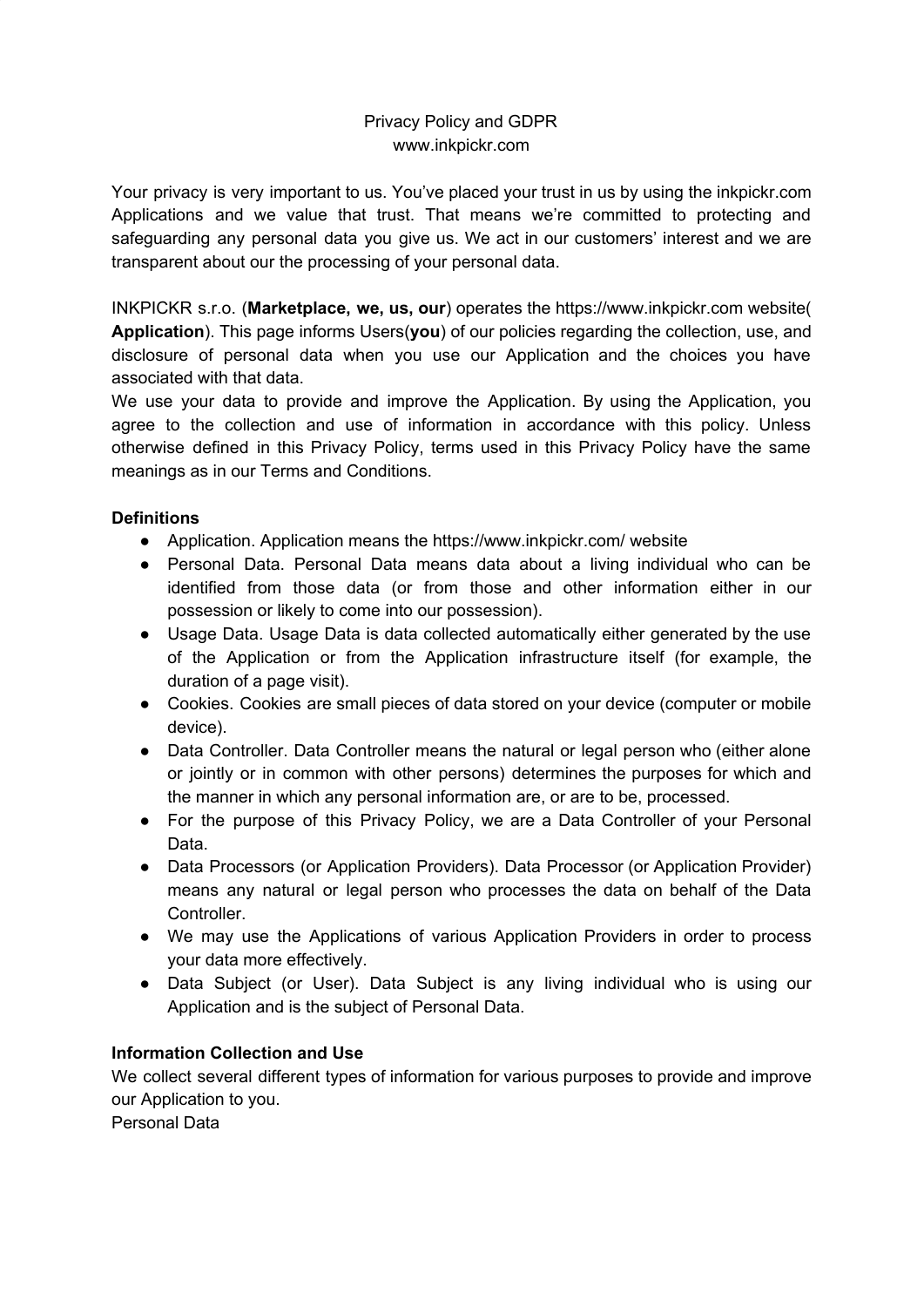While using our Application, we may ask you to provide us with certain personally identifiable information that can be used to contact or identify you ("Personal Data"). Personally identifiable information may include, but is not limited to:

- Email address
- First name and last name
- Address, State, Province, ZIP/Postal code, City
- Cookies and Usage Data

We may use your Personal Data to contact you with newsletters, marketing or promotional materials and other information that may be of interest to you. You may opt out of receiving any, or all, of these communications from us by following the unsubscribe link or instructions provided in any email we send or by contacting us.

### Usage Data

We may also collect information that your browser sends whenever you visit our Application or when you access the Application by or through a mobile device ("Usage Data").

This Usage Data may include information such as your computer's Internet Protocol address (e.g. IP address), browser type, browser version, the pages of our Application that you visit, the time and date of your visit, the time spent on those pages, unique device identifiers and other diagnostic data.

When you access the Application by or through a mobile device, this Usage Data may include information such as the type of mobile device you use, your mobile device unique ID, the IP address of your mobile device, your mobile operating system, the type of mobile Internet browser you use, unique device identifiers and other diagnostic data.

# Location Data

We may use and store information about your location if you give us permission to do so ("Location Data"). We use this data to provide features of our Application, to improve and customize our Application. If you have chosen to receive daily notifications, we use your current Timezone to send out the daily notifications at noon. This information is not shared with others, and removed along everything else on account deletion.

You can enable or disable location Applications when you use our Application at any time, through your device settings.

# Tracking Cookies Data

We use cookies and similar tracking technologies to track the activity on our Application and hold certain information.

Cookies are files with small amount of data which may include an anonymous unique identifier. Cookies are sent to your browser from a website and stored on your device. Tracking technologies also used are beacons, tags, and scripts to collect and track information and to improve and analyze our Application.

You can instruct your browser to refuse all cookies or to indicate when a cookie is being sent. However, if you do not accept cookies, you may not be able to use some portions of our Application.

# **Data Use**

We use the collected data for various purposes: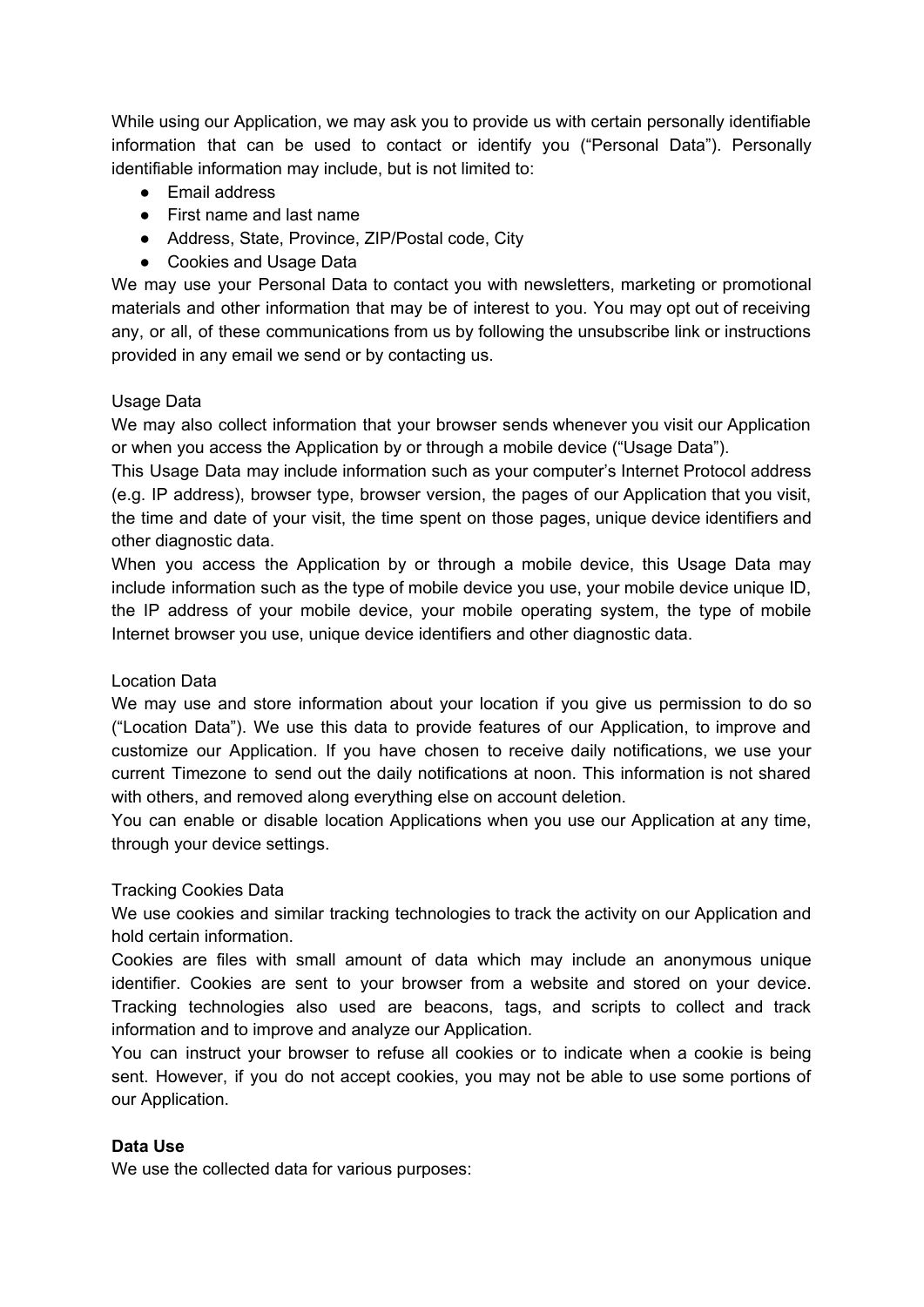- To provide and maintain our Application
- To notify you about changes to our Application
- To allow you to participate in interactive features of our Application when you choose to do so
- To provide customer support
- To gather analysis or valuable information so that we can improve our Application
- To monitor the usage of our Application
- To detect, prevent and address technical issues
- To provide you with news, special offers and general information about other goods, Applications and events which we offer that are similar to those that you have already purchased or enquired about unless you have opted not to receive such information

# GENERAL DATA PROTECTION REGULATION (GDPR)

If you are from the European Economic Area (EEA), INKPICKR s.r.o. legal basis for collecting and using the personal information described in this Privacy Policy depends on the Personal Data we collect and the specific context in which we collect it.

We may process your Personal Data because:

- We need to perform a contract with you
- You have given us permission to do so
- The processing is in our legitimate interests and it's not overridden by your rights
- For payment processing purposes
- To comply with the law

### **Data Retention**

We will retain your Personal Data only for as long as is necessary for the purposes set out in this Privacy Policy. We will retain and use your Personal Data to the extent necessary to comply with our legal obligations (for example, if we are required to retain your data to comply with applicable laws), resolve disputes, and enforce our legal agreements and policies.

We will also retain Usage Data for internal analysis purposes. Usage Data is generally retained for a shorter period of time, except when this data is used to strengthen the security or to improve the functionality of our Application, or we are legally obligated to retain this data for longer time periods.

# **Data Transfer**

Your information, including Personal Data, may be transferred to — and maintained on computers located outside of your state, province, country or other governmental jurisdiction where the data protection laws may differ than those from your jurisdiction.

If you are located outside Slovak Republic and choose to provide information to us, please note that we transfer the data, including Personal Data, to Slovak Republic and process it there.

Your consent to this Privacy Policy followed by your submission of such information represents your agreement to that transfer.

We will take all steps reasonably necessary to ensure that your data is treated securely and in accordance with this Privacy Policy and no transfer of your Personal Data will take place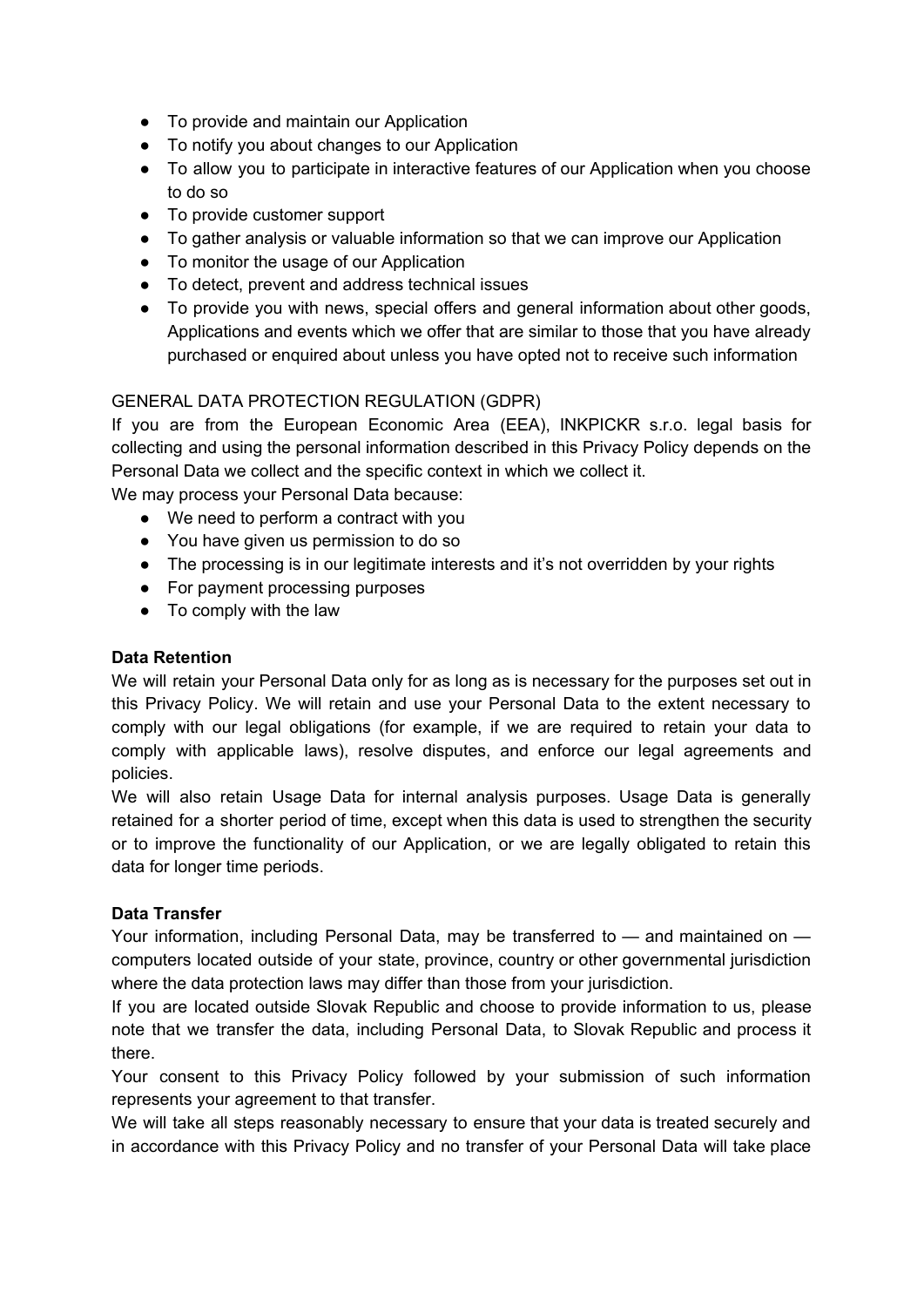to an organization or a country unless there are adequate controls in place including the security of your data and other personal information.

#### **Data Disclosure**

### Business Transaction

If INKPICKR s.r.o. is involved in a merger, acquisition or asset sale, your Personal Data may be transferred. We will provide notice before your Personal Data is transferred and becomes subject to a different Privacy Policy.

#### Disclosure for Law Enforcement

Under certain circumstances, we may be required to disclose your Personal Data if required to do so by law or in response to valid requests by public authorities (e.g. a court or a government agency).

#### Legal Requirements

We may disclose your Personal Data in the good faith belief that such action is necessary to:

- To comply with a legal obligation
- To protect and defend the rights or property of INKPICKR s.r.o.
- To prevent or investigate possible wrongdoing in connection with the Application
- To protect the personal safety of users of the Application or the public
- To protect against legal liability

#### **Data Security**

The security of your data is important to us, but remember that no method of transmission over the Internet, or method of electronic storage is 100% secure. While we strive to use commercially acceptable means to protect your Personal Data, we cannot guarantee its absolute security.

#### **"Do Not Track" Signals**

We do not support Do Not Track ("DNT"). Do Not Track is a preference you can set in your web browser to inform websites that you do not want to be tracked.

You can enable or disable Do Not Track by visiting the Preferences or Settings page of your web browser.

#### **General Data Protection Regulation(GDPR)**

If you are a resident of the European Economic Area (EEA), you have certain data protection rights. We aim to take reasonable steps to allow you to correct, amend, delete, or limit the use of your Personal Data.

If you wish to be informed what Personal Data we hold about you and if you want it to be removed from our systems, please contact us.

In certain circumstances, you have the following data protection rights:

• The right to access, update or to delete the information we have on you. Whenever made possible, you can access, update or request deletion of your Personal Data directly within your account settings section. If you are unable to perform these actions yourself, please contact us to assist you.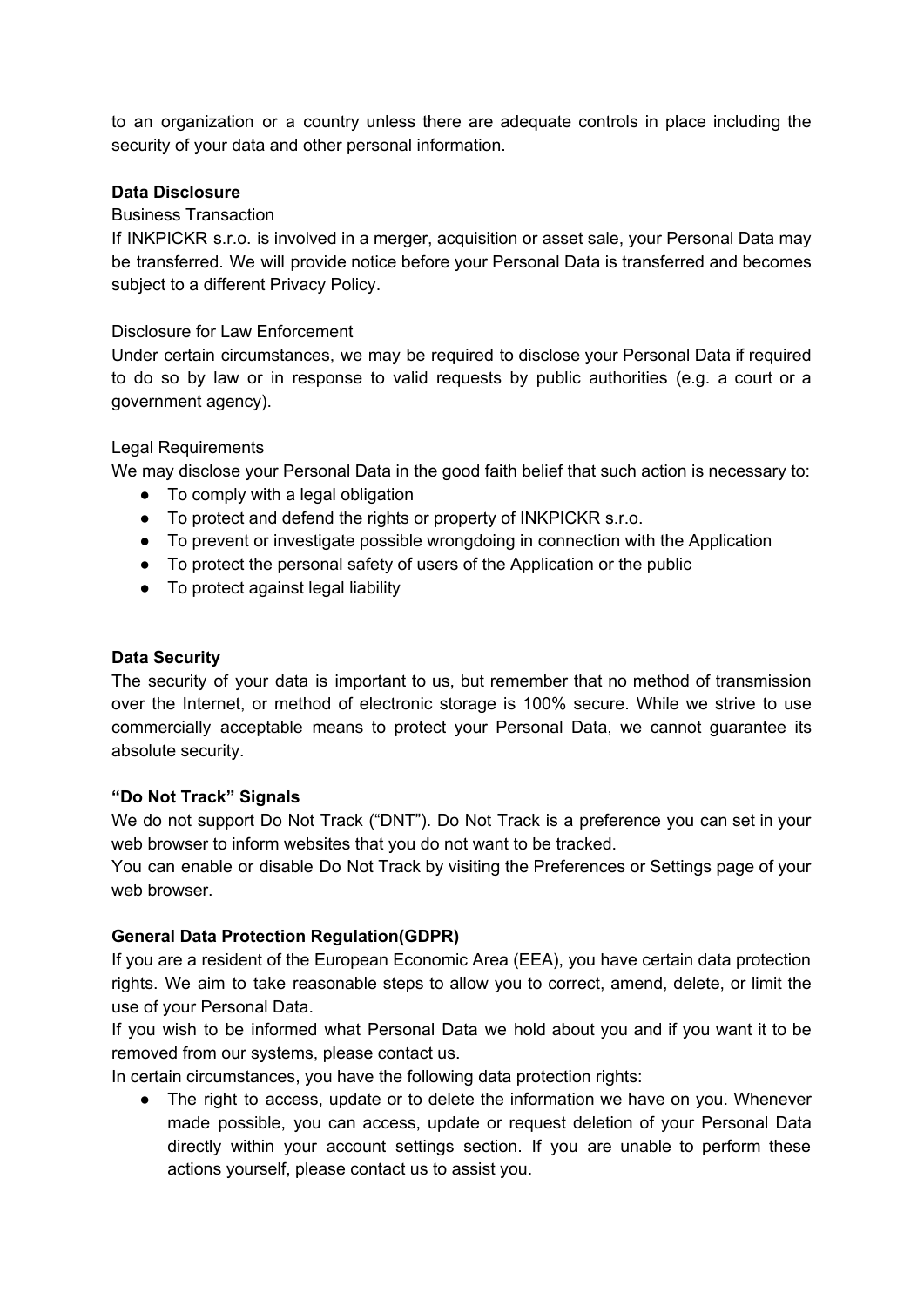- The right of rectification. You have the right to have your information rectified if that information is inaccurate or incomplete.
- The right to object. You have the right to object to our processing of your Personal Data.
- The right of restriction. You have the right to request that we restrict the processing of your personal information.
- The right to data portability. You have the right to be provided with a copy of the information we have on you in a structured, machine-readable and commonly used format.
- The right to withdraw consent. You also have the right to withdraw your consent at any time where we relied on your consent to process your personal information.

Please note that we may ask you to verify your identity before responding to such requests. You have the right to complain to a Data Protection Authority about our collection and use of your Personal Data. For more information, please contact your local data protection authority in the European Economic Area (EEA).

# **Account Cancellation**

You can always contact us at (hello@inkpickr.com) to have your Inkpickr account removed, along with all data you have produced while on Inkpickr, including permanent removal of photos, comments, saved boards, workplace history, and subscription and billing info, booking history, your account information and settings.

These removals will take effect almost immediately (within minutes) on our platforms from the time we run the deletion process. We will initiate the deletion process as soon as possible, at most within 1 business week, but typically immediately after receiving your request.

There might be cached data available for a short time (24 hours) after the completion of the deletion.

We do keep snapshots and backups of our data in case of data loss from network or server breakdowns, and those backups might be brought back online in case of emergency, possibly restoring some userdata to the system.

For this scenario we keep a list of ids of deleted users, and make sure to 're-delete' them in case we need to use old data restored from backup. The deleted id's are not referable to any user after the user has been deleted.

After at most 4 weeks, any user data is also permanently gone from all backups.

# **Providers**

We may employ third party companies and individuals to facilitate our Application ("Application Providers'), to provide the Application on our behalf, to perform Application-related Applications or to assist us in analyzing how our Application is used.

These third parties have access to your Personal Data only to perform these tasks on our behalf and are obligated not to disclose or use it for any other purpose.

# **Analytics**

We may use third-party Application Providers to monitor and analyze the use of our Application.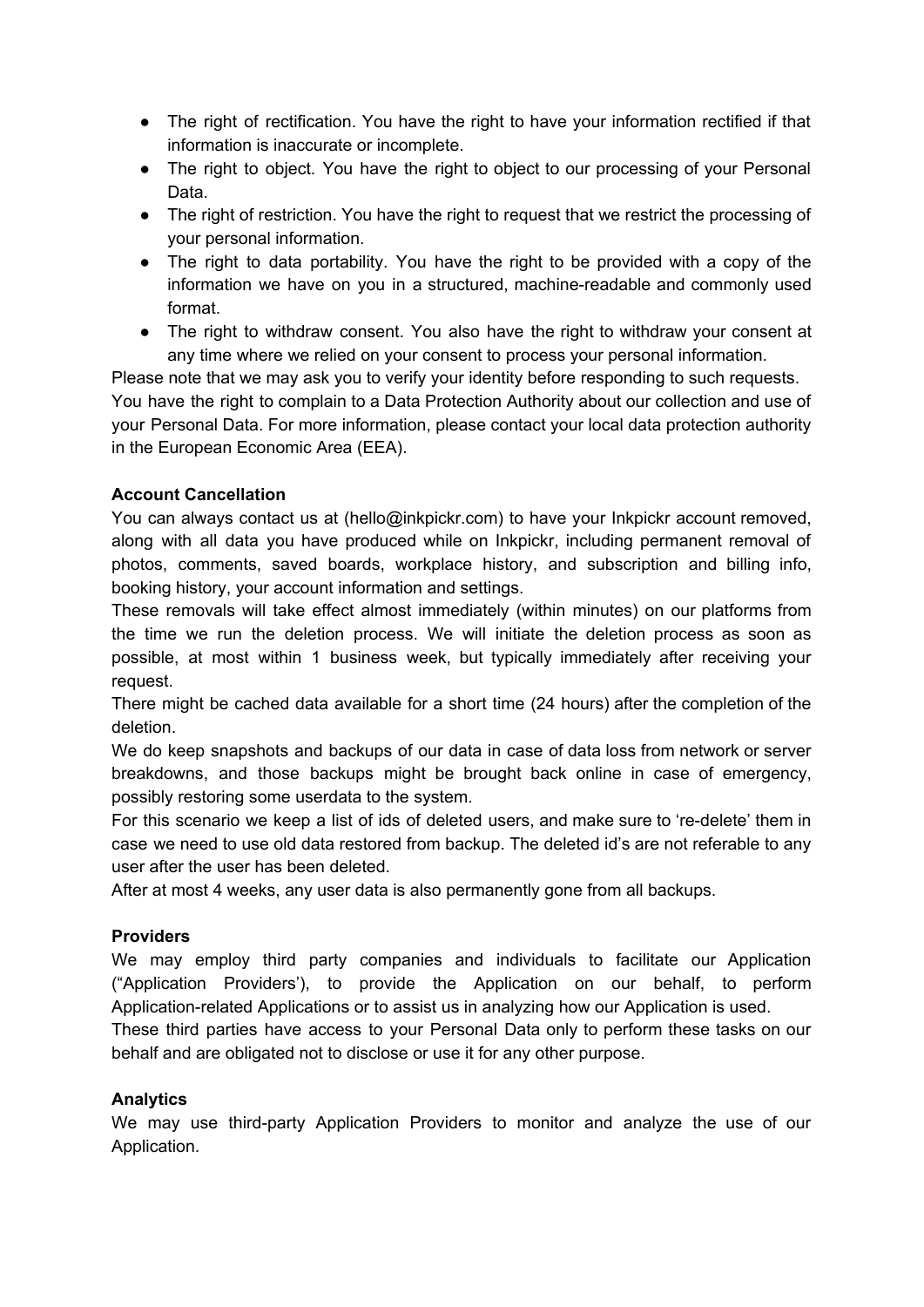Google Analytics is a web analytics Application offered by Google that tracks and reports website traffic. Google uses the data collected to track and monitor the use of our Application. This data is shared with other Google Applications. Google may use the collected data to contextualize and personalize the ads of its own advertising network.

For more information on the privacy practices of Google, please visit the Google Privacy Terms web page: <http://www.google.com/intl/en/policies/privacy/>

#### **Remarketing**

We may use remarketing Applications to advertise on third party websites to you after you visited our Application. We and our third-party vendors use cookies to inform, optimize and serve ads based on your past visits to our Application.

#### Google AdWords

Google AdWords remarketing Application is provided by Google Inc.

You can opt-out of Google Analytics for Display Advertising and customize the Google Display Network ads by visiting the Google Ads Settings page: <http://www.google.com/settings/ads>

Google also recommends installing the Google Analytics Opt-out Browser Add-on <https://tools.google.com/dlpage/gaoptout> - for your web browser. Google Analytics Opt-out Browser Add-on provides visitors with the ability to prevent their data from being collected and used by Google Analytics.

For more information on the privacy practices of Google, please visit the Google Privacy Terms web page: <http://www.google.com/intl/en/policies/privacy/>

#### Facebook

Facebook remarketing Application is provided by Facebook Inc.

You can learn more about interest-based advertising from Facebook by visiting this page: <https://www.facebook.com/help/164968693837950>

To opt-out from Facebook's interest-based ads follow these instructions from Facebook: <https://www.facebook.com/help/568137493302217>

Facebook adheres to the Self-Regulatory Principles for Online Behavioral Advertising established by the Digital Advertising Alliance. You can also opt-out from Facebook and other participating companies through the Digital Advertising Alliance in the USA [http://www.aboutads.info/choices/,](http://www.aboutads.info/choices/) the Digital Advertising Alliance of Canada in Canada http://youradchoices.ca/ or the European Interactive Digital Advertising Alliance in Europe http://www.youronlinechoices.eu/, or opt-out using your mobile device settings.

For more information on the privacy practices of Facebook, please visit Facebook's Data Policy: <https://www.facebook.com/privacy/explanation>

# **Payments**

We may provide paid products and/or Applications within the Application. In that case, we use third-party Applications for payment processing (i.e. payment processors).

We will not store or collect your payment card details. That information is provided directly to our third-party payment processors whose use of your personal information is governed by their Privacy Policy. These payment processors adhere to the standards set by PCI-DSS as managed by the PCI Security Standards Council, which is a joint effort of brands like Visa,